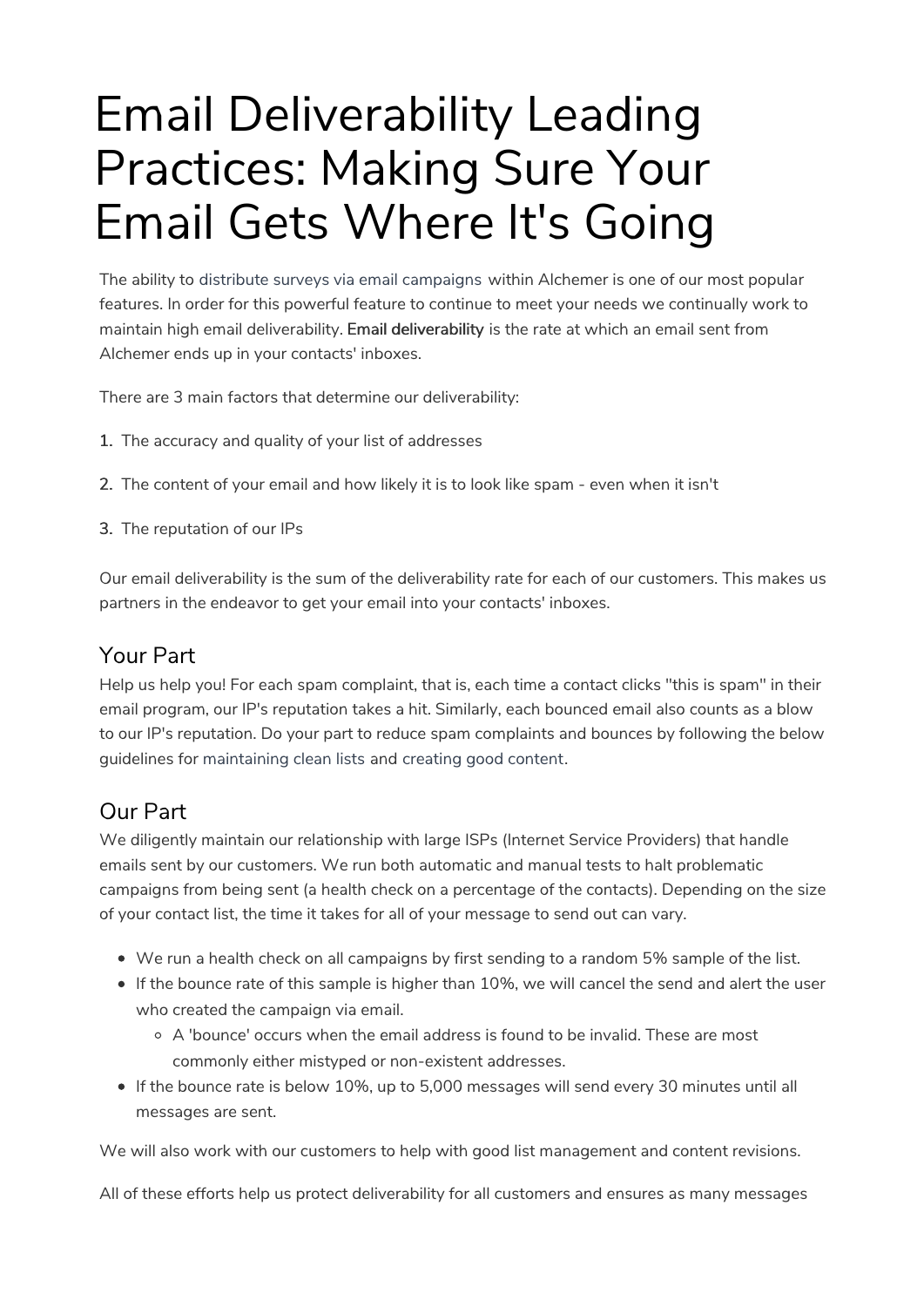as possible reach their intended recipients.

### The Golden Rule of Email Deliverability

The golden rule of email deliverability is "quality over quantity." It was not that long ago that the key to successful email campaigns focused on volume and repetition. The more email you sent, the more successful you were. Not anymore! Now the emphasis is on the quality of your list and content. In addition to all of the more technical and tactical guidelines below, keep this strategic principle in mind and you should be golden!

# Maintaining Clean Lists

#### Clean lists are permission-based lists.

A permission-based list is a list of contacts who have given you permission to send them emails. Permission is considered to be granted when a contact has asked to be subscribed to a list and an email is sent to confirm the validity of the email. This "double opt-in" process ensures that all contacts have given permission to receive bulk email and that they have provided a valid email address that will not result in bounced messages or SPAM abuse reports.

If you are looking for third-party services that clean lists, you can check out BriteVerify or DataValidation.

#### Reconfirm old lists

Email addresses go stale really fast. A contact should be considered inactive after about 6 months of no sending. Reconfirm that you have permission to send to this contact via a reopt in process. Send a re-introduction email that is personal in tone and reminds the contact how you originally obtained their contact information and ask them to re-opt in. This reintroduction email should be sent to your contact list in segments from your personal or business email account. Using this up-to-date permission-based list, you can confidently send campaigns with Alchemer again!

#### Make updates when you are notified of an email address that has changed

This is essential to maintaining a good list. Emails sent to old addresses are likely to bounce or to be flagged as spam.

#### Remove Bounces

Bounced emails should be removed from your lists. Lists with high bounce rates will be suspended for subsequent sends in our system.

#### Manage unsubscribes

Alchemer automatically processes unsubscribes for you within your email campaign, preventing reminders from being sent to these contacts. If you are maintaining your list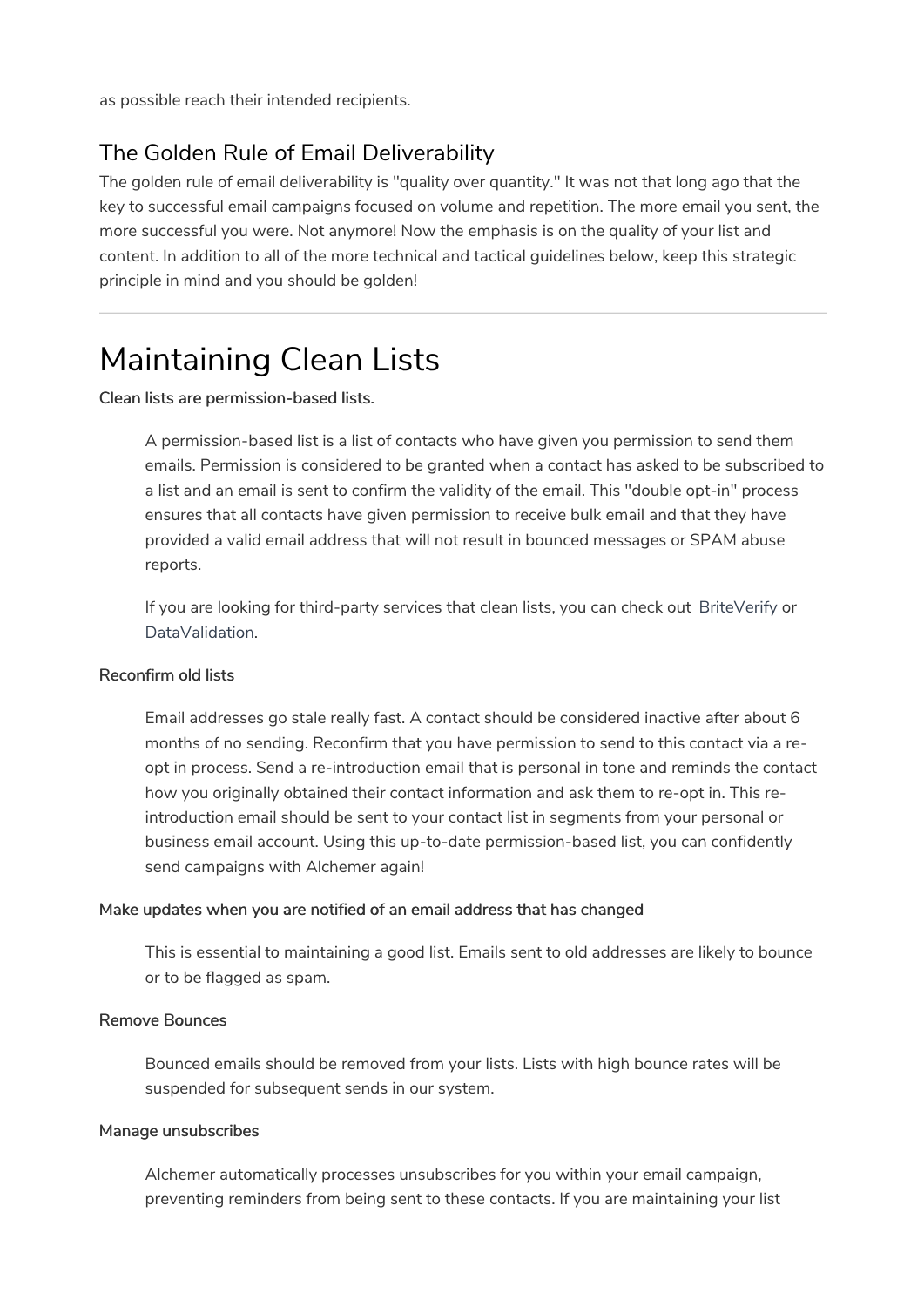within our Email List contact management system, these unsubscribes are processed so that your list is ready when you want to run your next campaign without having to manually delete the contacts from a list. To learn more visit our Email List Tutorial.

#### Remove group email addresses such as sales@, info@, test@ and any listserv addresses

Group/role-based email address inboxes often go unmonitored; this can mean that the email will bounce. In addition, emails sent to group email address are likely to result in spam complaints (sometimes more tha one) and it only takes one report as spam to ding the sender IP. As a result, as of May 23, 2016 group email addresses are no longer allowed within Alchemer.

#### Remove duplicate email addresses

This is just good email etiquette. Duplicate emails will annoy your contacts and result in spam complaints. Sending invites to multiple emails may also skew your results. Because multiple unique links will be sent to the same contact they will be allowed to submit multiple responses to your survey.

#### No purchased/scraped lists

Both purchased lists and lists of email addresses scraped from the web do not conform to the double opt-in definition of permission. These lists should not be sent from Alchemer.

PLEASE NOTE: This excludes panels purchased from Panel Management companies which are permitted within Alchemer.

#### Use a list management system

Use a list management system so you can track emails sent to your contacts. Alchemer's Contact Management has a message history available for each contact so that you can see what campaigns and messages the contact has recently received. In addition, unsubscribes will be processed and changed to *inactive* for you so you're all set for your next campaign. To learn more visit our Email List Tutorial.

#### Why we don't clean lists

We provide you with tools to help you maintain your email lists, including unsubscribe and spam complaint statistics, however Alchemer was not built to clean lists; in fact, it wasn't even built to be an email service, but we play that role on TV sometimes. Internet service providers, and email protection services set thresholds regarding spam complaints, bounces, and unsubscribe requests and we're required to enforce these thresholds. This helps us maintain our sending reputation and high deliverability standards to ensure that when you send an email campaign, your emails make it to your contacts' inboxes. If your list needs to be validated, we recommend using tools and services specifically designed for list cleaning. Try one of these:

http://www.briteverify.com/brite-pricing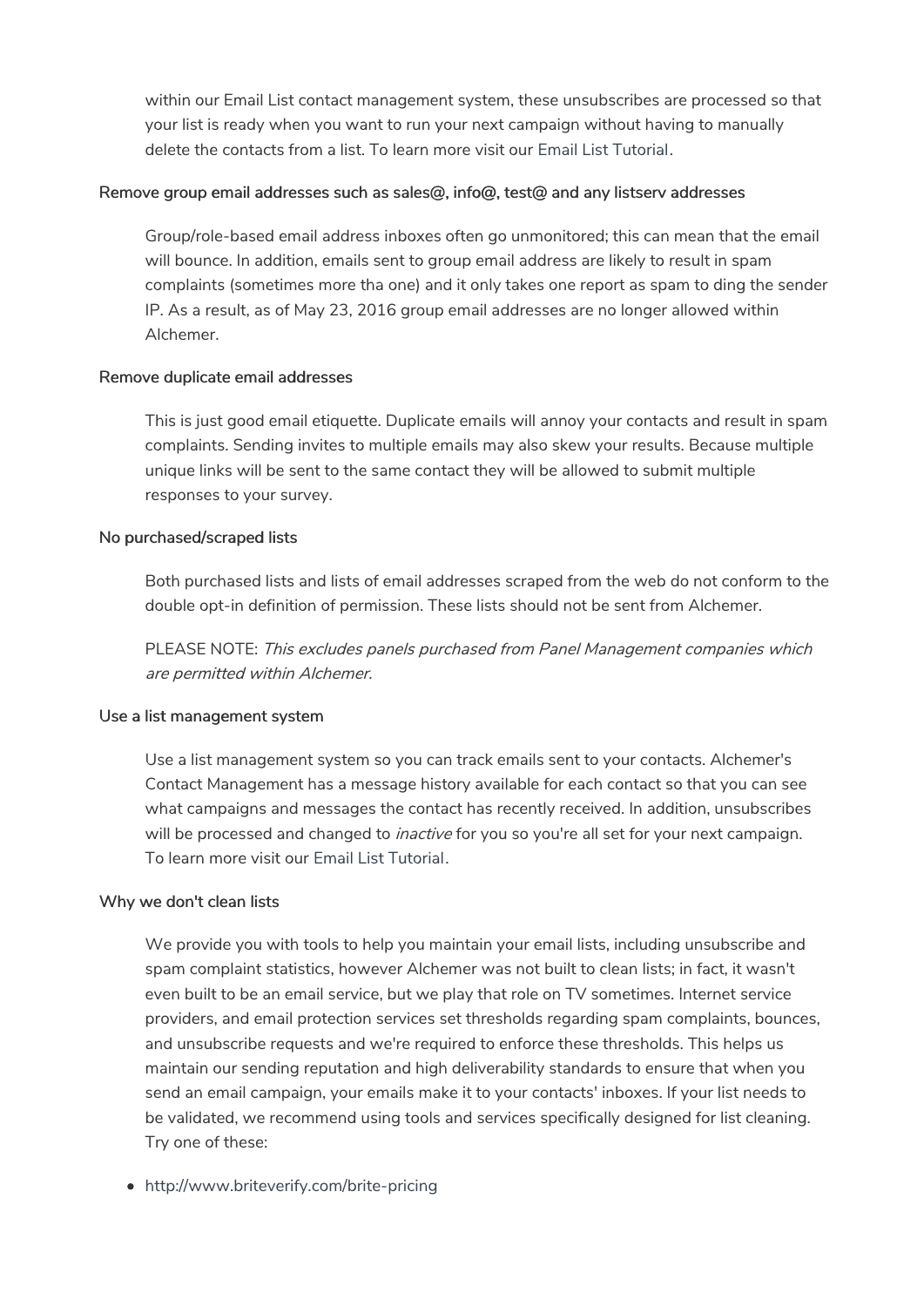- http://www.datavalidation.com/email-validation-pricing/
- http://www.leadspend.com/mailchimp-promo

# Create Good Email Content

#### Effective subject lines

Identify who you are. If you have permission to send to your contacts this should help to get them to open your email. Keep it short and concise for display on mobile devices. Don't use excessive capital letters. Whatever you send to your contacts' inbox should have personal value to them. Show the value in your subject line.

#### Good body copy

Start with a warm greeting. Explain the value to the reader in the first sentence. Keep it as brief as possible. Use short survey links (70 characters or less) and include keywords. Put a paragraph break before and after the survey link to make it stand out. Finish with a kind and sincere signature that reflects the personality of your brand and thank them in advance for their participation.

#### HTML vs. Plain Text

At Alchemer we recommend plain text emails. There are a number of reasons for this. Plain text emails feel more personal and have higher deliverability rates. HTML emails may be seen as mass marketing emails. In addition, some email clients do not handle HTML emails well. However, if your brand is so powerful that adhering to brand guidelines will get a greater response, use HTML emails (with a plain text alternative in case the HTML cannot be delivered). HTML emails also have the benefit of open statistics.

#### Images and Text

Emails with less than 500 HTML characters are more likely to get flagged as spam. The amount of text is most important but the text to image ratio can also affect deliverability.

# Email Tips and Etiquette

#### Segment your list in to smaller, specific groups

Segments allow you to only invite relevant and interested contacts to participate in your surveys. You can also set up different invites targeted towards various key segments of your target population which should increase your response rates!

#### Don't send more than one survey per month

To prevent survey fatigue, as a general rule, it is best not to send more than one survey a month. This should keep your response rates up and increase the integrity of the answers